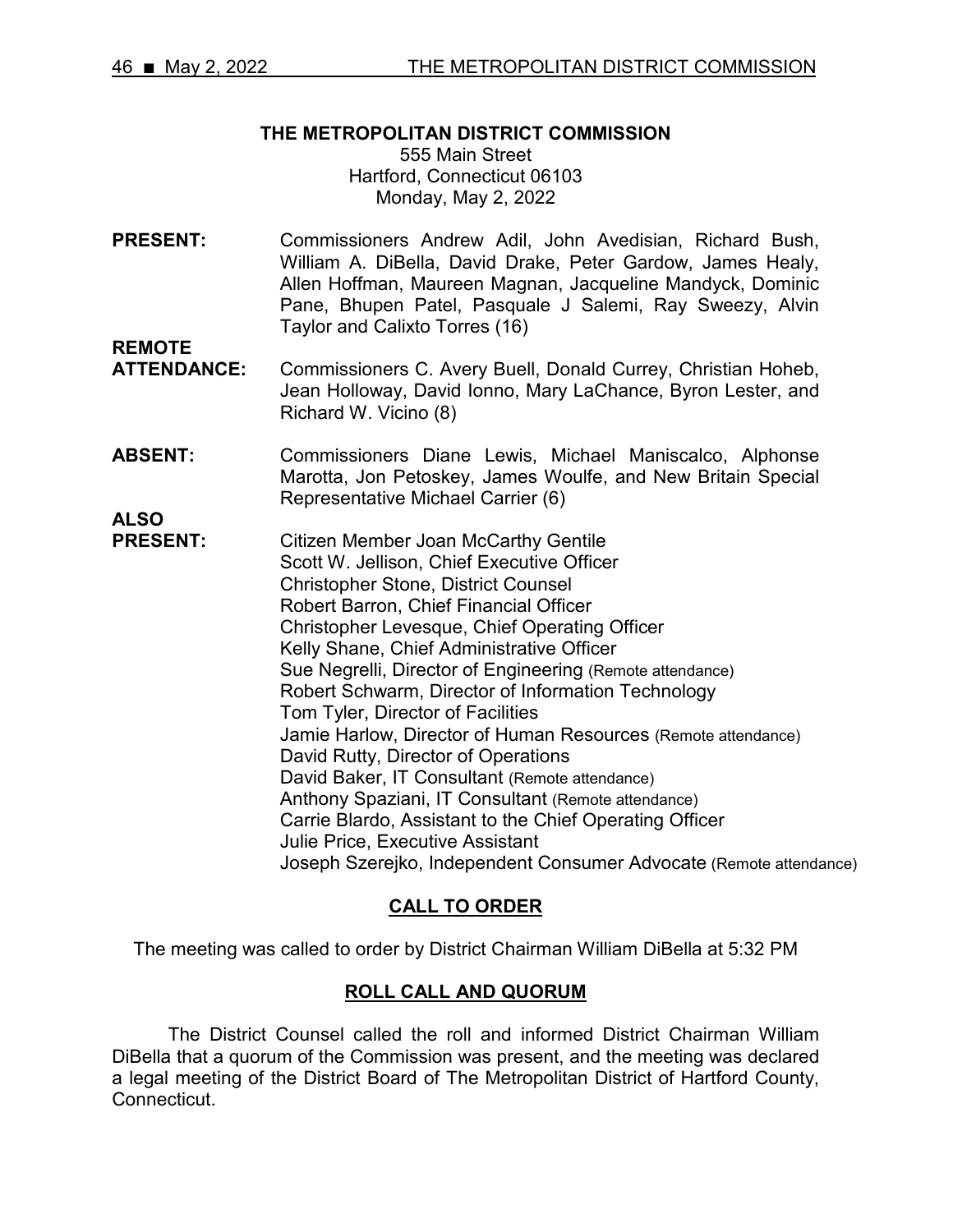# **PLEDGE OF ALLEGIANCE**

Those in attendance stood and recited the Pledge of Allegiance

*Without objection, agenda item #9 "Proposed Settlement of the Court Action Entitled the Metropolitan District v. David B. Mott, et al, Docket No. HHD-CV-17- 6074833S" was removed from the agenda.*

#### **APPROVAL OF MINUTES**

*On motion made by Commissioner Drake and duly seconded, the meeting minutes of April 4, 2022 were approved. Commissioner Magnan abstained.*

#### **PUBLIC COMMENTS RELATIVE TO AGENDA ITEMS**

No one from the public appeared to be heard.

# **REPORT FROM CHIEF EXECUTIVE OFFICER**

Chief Executive Officer Scott Jellison updated Commissioners on the Integrated Plan, MS4, upcoming customer shutoff procedures, and the Colebrook Dam.

# **REPORT FROM DISTRICT COUNSEL**

District Counsel Christopher Stone updated Commissioners on the Colebrook Dam and the Hartford Landfill.

## **OPPORTUNITY FOR GENERAL PUBLIC COMMENTS**

Judy Allen of West Hartford requested that more information be included on agendas when only reports were being given so that the public knows what topics are being covered.

## **COMMISSIONERS COMMENTS AND QUESTIONS**

Commissioner Pane asked for an update of the City of Hartford invoices and what is still owed to us.

Commissioner Currey asked that between now and January 2023 that staff prepares to present to our legislative representatives about unresolved issues, including the Hartford Landfill and the Colebrook Dam.

## **ADJOURNMENT**

The meeting was adjourned at 7:08 PM